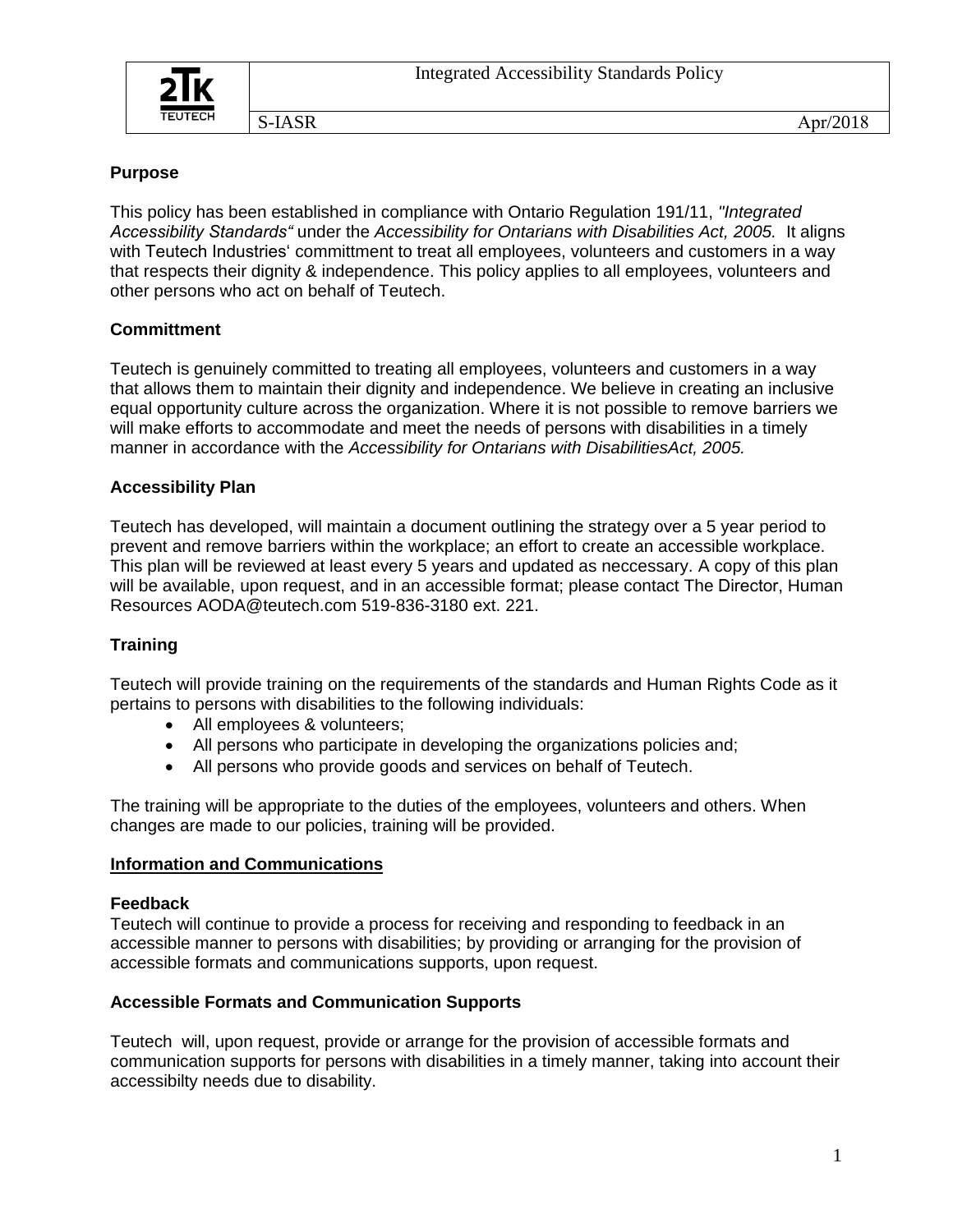

Teutech will also discuss with the person making the request to detemine the suitability of an accessible format or communication support.

Teutech will also notify the public about the availability of accessible formats or communication supports.

### **Accessible Websites and Web Content**

Teutech will ensure that our internet website, including web content, conforms to the World Wide Web Consortium Web Content Accessibility Guidelines (WCAG) 2.0 – Level A except where it is impractible.

#### **Employment Standards**

### **Recruitment**

Teutech will notify its employees and the public about the availability of accommodation for applicants with disabilities in its recruitment processes.

### **Recruitment, Assessment or Selection Process**

Teutech will notify job applicants, once they are individually selected to participate in the assessment or selectio process, that accommodations are available upon request in relation to materials or processes to be used.

If a selected applicant makes a request for accommodation, Teutech will consult with the applicant and provide or arrange for the provision of a suitable accommodation in a manner that takes into account the applicants accessibility needs due to disability.

## **Notice to Successful Applicants**

Teutech will notify successful applicants, when making offers of employment, of its policies for accommodating employees with disabilities.

## **Informing Employees of Supports**

Teutech will inform its employees of the policies (and any updates) used to support employees with disabilities, including policies on the provision of job accommodations that take into account an employee's accessibility needs due to disability. This information will be provided to new employees as soon as practicable.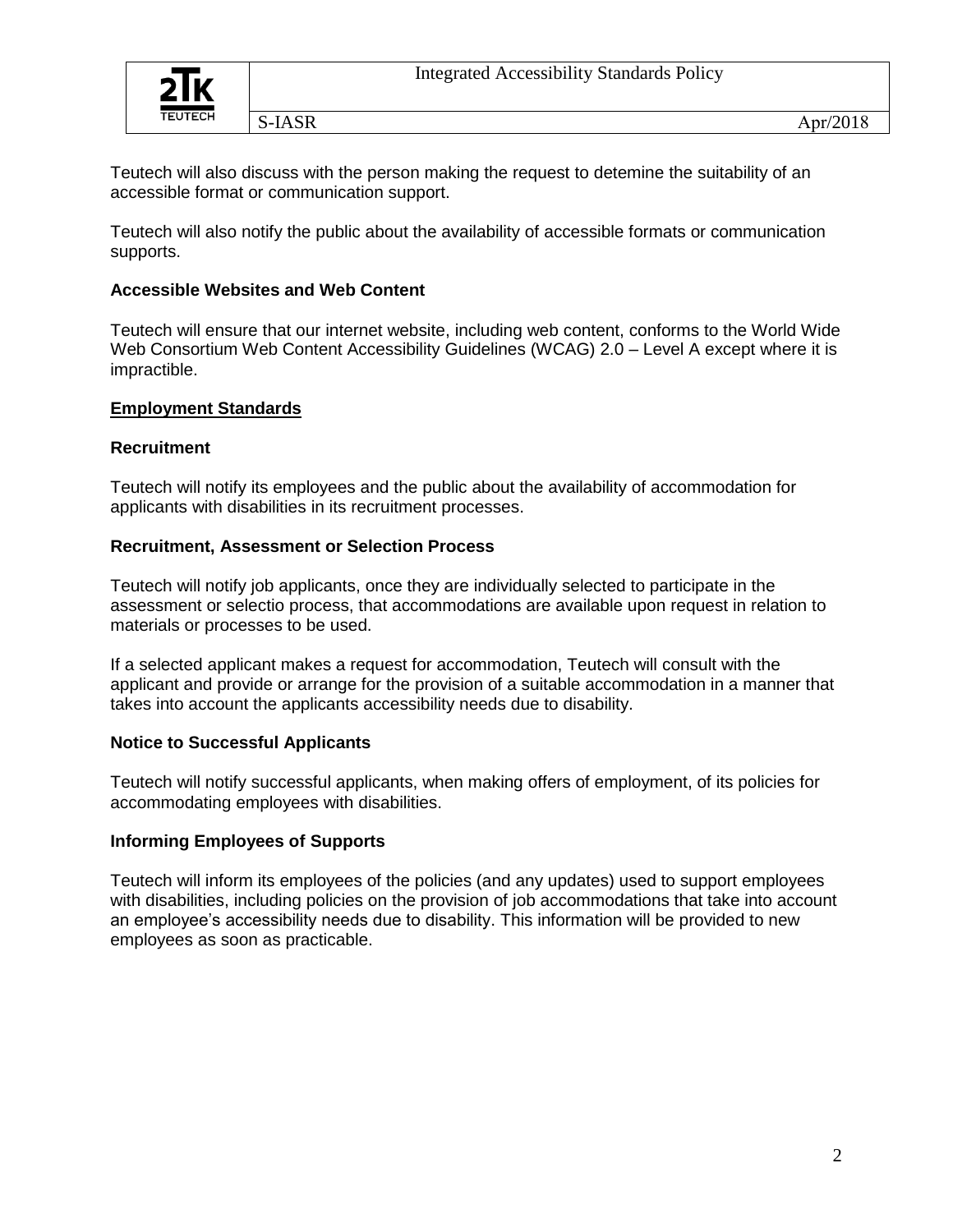# **Accessible Formats and Communication Supports for Employees**

Upon request by an employee with a disability, Teutech will consult with that employee to provide or arrange for the provision of accessible formats and communication supports for:

- Information that is needed in order to perform the employee's job; and
- Information that is generally available to employees in the workplace.

Teutech will also consult with the employee making the request in determining the suitability of an accessible format or communication support.

# **Workplace Emergency Response Information**

Teutech will provide individualized workplace emergency response information to employees who have a disability, if the disability is such that the individualized information is necessary, and if Teutech is aware of the need for accommodation due to the employee's disability. Teutech will provide this information as soon as practicable after becoming aware of the need for accommodation.

Where an employee requires assistance, Teutech will, with the employee's consent, provide the workplace emergency response information to the person designated by Teutech to provide assistance to that employee.

Teutech will review the individualized workplace emergency response information when the employee moves to a different location in the organization, when the employee's overall accommodations needs or plans are reviewed.

## **Documented Individual Accommodation Plans**

Teutech will maintain a written process for the development of documented individual accommodation plans for employees with disabilities. If requested the information regarding accessible formats and communication supports provided will be included in the individual accommodation plans.

Also, if required, the individualized workplace emergency response information will be included and identify any other accommodation needed.

## **Return to Work Process**

Teutech will maintain a documented return to work process for its employees who have been absent from work due to a disability and require disability related accommodations in order to return to work.

This process will outline the steps Teutech will take to facilitate the return to work of employees who were absent and will include the documented individualized accommodation plans as part of the process.